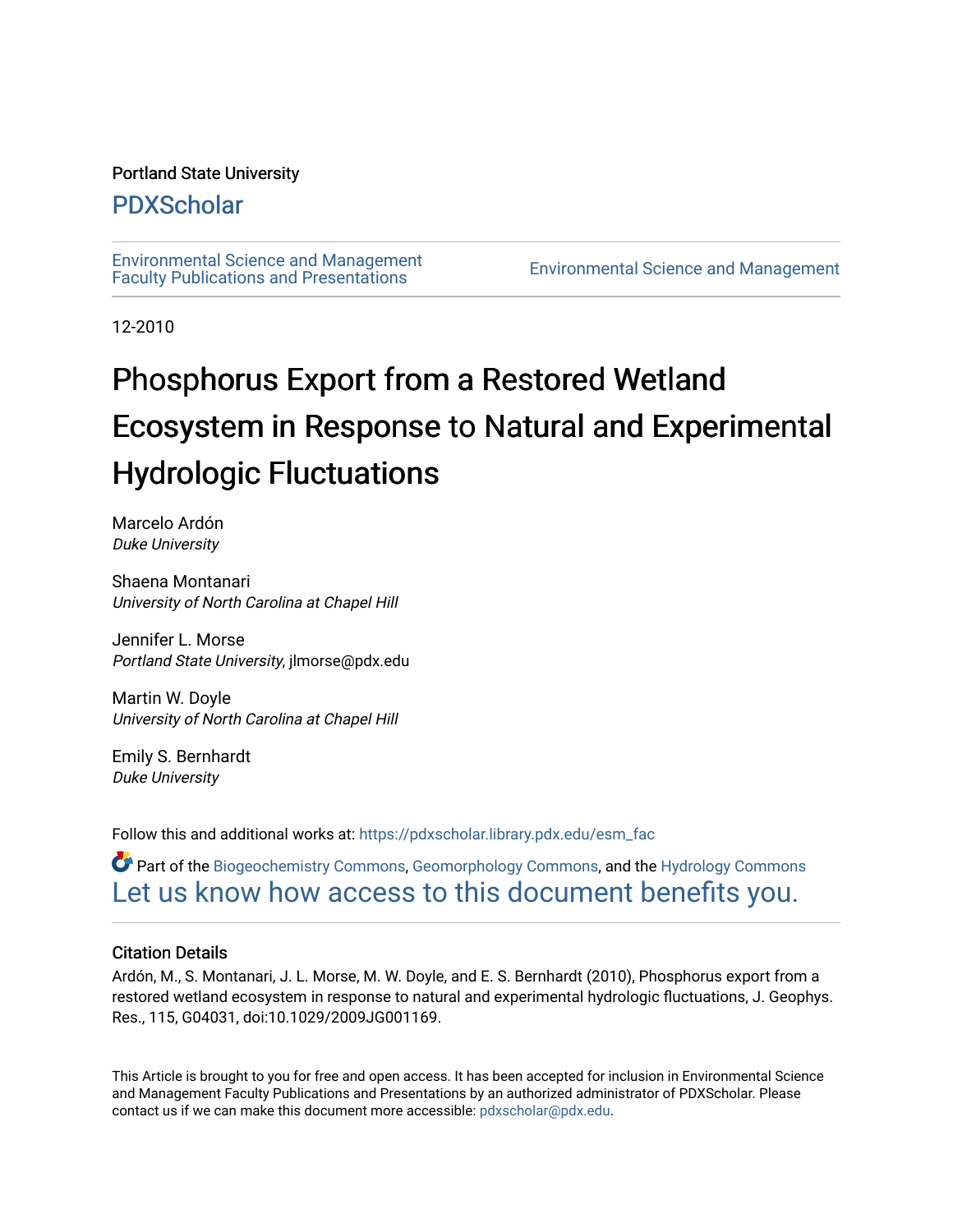# Phosphorus export from a restored wetland ecosystem in response to natural and experimental hydrologic fluctuations

Marcelo Ardón,<sup>1</sup> Shaena Montanari,<sup>2,3</sup> Jennifer L. Morse,<sup>1</sup> Martin W. Doyle,<sup>2</sup> and Emily S. Bernhardt<sup>1</sup>

Received 12 October 2009; revised 16 July 2010; accepted 17 August 2010; published 4 December 2010.

[1] Wetland restoration is a commonly used approach to reduce nutrient loading to freshwater and coastal ecosystems, with many wetland restoration efforts occurring in former agricultural fields. Restored wetlands are expected to be effective at retaining or removing both nitrogen and phosphorus (P), yet restoring wetland hydrology to former agricultural fields can lead to the release of legacy fertilizer P. Here, we examined P cycling and export following rewetting of the Timberlake Restoration Project, a 440 ha restored riverine wetland complex in the coastal plain of North Carolina. We also compared P cycling within the restored wetland to two minimally disturbed nearby wetlands and an adjacent active agricultural field. In the restored wetland we observed increased soluble reactive phosphorus (SRP) concentrations following initial flooding, consistent with our expectations that P bound to iron would be released under reducing conditions. SRP concentrations in spring were 2.5 times higher leaving the restored wetland than a forested wetland and an agricultural field. During two large-scale drawdown and rewetting experiments we decreased the water depth by 1 m in ∼10 ha of inundated wetland for 2 weeks, followed by reflooding. Rewetting following experimental drainage had no effect on SRP concentrations in winter, but SRP concentrations did increase when the experiment was repeated during summer. Our best estimates suggest that this restored wetland could release legacy fertilizer P for up to a decade following hydrologic restoration. The time lag between restoration and biogeochemical recovery should be incorporated into management strategies of restored wetlands.

Citation: Ardón, M., S. Montanari, J. L. Morse, M. W. Doyle, and E. S. Bernhardt (2010), Phosphorus export from a restored wetland ecosystem in response to natural and experimental hydrologic fluctuations, *J. Geophys. Res.*, 115, G04031, doi:10.1029/2009JG001169.

# 1. Introduction

[2] Wetland restoration is increasingly used to reduce nutrient loading of downstream freshwater and coastal ecosystems [Verhoeven et al., 2006], with much wetland restoration occurring in marginally productive agricultural fields [Zedler, 2003], and supported by government programs in both the United States [Zedler, 2003] and Europe [Hansson et al., 2005]. Restoring the ability of wetlands to retain or transform nutrients in agricultural lands presents various challenges due to the legacy of disturbances to soil and hydrology associated with agriculture, including loss of soil organic matter, soil compaction, fertilizer application,

Copyright 2010 by the American Geophysical Union. 0148‐0227/10/2009JG001169

drainage and pumping [Zedler, 2003]. Moreover, wetland restoration in former agricultural fields can create biogeochemical conditions that mobilize nutrients, an unintended consequence of such programs.

[3] Many wetland restoration projects seek to reduce both nitrogen (N) and phosphorus (P) in surface water [Verhoeven et al., 2006], however the biogeochemical conditions necessary to promote denitrification (which removes N from surface waters) might facilitate P release. P availability in wetlands is primarily controlled by geochemical sorption onto soil minerals and biotic uptake and mineralization [Richardson, 1985]. Adsorption of inorganic P onto noncrystalline Al and Fe oxides is the dominant mechanism of P removal in wetlands with acidic soils [Richardson, 1985]. Predicting the effect of flooding on P cycling is challenging because reducing conditions can affect P sorption capacity both positively and negatively. Flooding promotes the creation of noncrystalline forms of Fe and Al and organic matter‐Al complexes, increasing P sorption capacity [Darke and Walbridge, 2000]. In contrast, flooding and anoxic conditions can lead to the reduction of

<sup>&</sup>lt;sup>1</sup>Department of Biology, Duke University, Durham, North Carolina, USA. <sup>2</sup>

<sup>&</sup>lt;sup>2</sup>Department of Geography, University of North Carolina at Chapel Hill, Chapel Hill, North Carolina, USA. <sup>3</sup>

<sup>&</sup>lt;sup>3</sup>Now at Richard Gilder Graduate School, American Museum of Natural History, New York, New York, USA.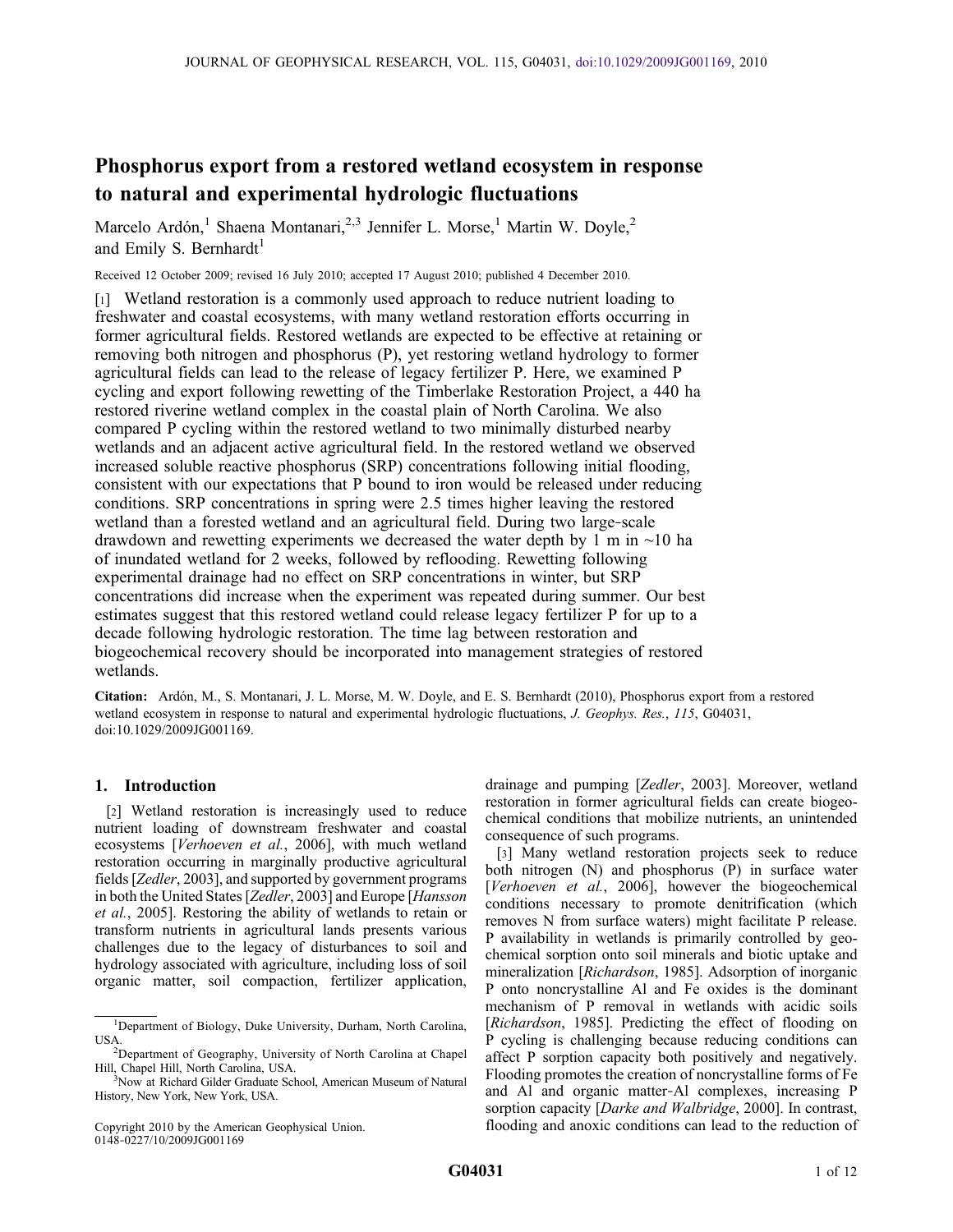Fe(III) to Fe(II), which releases P bound to oxidized Fe minerals in the soil [Reddy et al., 1999]. Droughts, and associated oxic conditions, can enhance mineralization of organic forms of P, leading to mobilization of bioavailable forms of P [Van Dijk et al., 2004].

[4] Restoring wetland hydrology to former agricultural fields can lead to the mobilization of legacy P, also called memory P, accumulated from fertilizer application [Reddy] and DeLaune, 2008]. The release of this legacy P can be due to both the reduction of Fe (III) during anoxic conditions leading to the release of iron‐bound P and to mineralization of organic P under oxic conditions during dry periods. Various laboratory and short‐term studies have reported increases in P dissolution from soils due to flooding and drainage cycles of former agricultural lands [Aldous et al., 2005, 2007; Bostic and White, 2007; Corstanje and Reddy, 2004; Pant and Reddy, 2003; Van Dijk et al., 2004] and in response to storms [Novak et al., 2007]. Much of this research has relied mostly on laboratory or lysimeter‐scale measurements of P from soils. There has been limited research in situ on the relationships between fluctuating water tables in a restored wetland and P export (but see Ardón et al. [2010] and *Duff et al.* [2009]).

[5] We previously reported water and nutrient  $(NH_4^+, NO_3^-,$ TDN, DON, TP and SRP) budgets following the reflooding of a former agricultural wetland as part of stream and wetland restoration in the Timberlake Restoration Project (TLRP), in the coastal plain of North Carolina [Ardón et al., 2010]. In the first 2 years following hydrologic reconnection, a mass balance for P for this large restored wetland documented a release of 0.6 kg TP ha<sup> $^{-1}$ </sup> yr<sup> $^{-1}$ </sup> and an 8X increase in annual TP export relative to estimated prerestoration export [*Ardón et al.*, 2010]. P export from this site is important because the downstream Albemarle Sound is considered to be P limited, with SRP concentrations usually being less than 0.04 mg/L [Lin et al., 2007; Richardson, 1983]. Here, we examined how natural and experimental hydrologic fluctuations determine P cycling within a restored wetland. We anticipated that: (1) we would measure release of P immediately upon initial reflooding a former agricultural field as part of restoration and during storm events; (2) concentrations and export of SRP and TP from the restored wetland would be higher than a forested wetland but lower than an agricultural field; (3) soil TP in restored wetland would decline over time due to increased P export; and (4) large drawdown experiments would increase P export from the restored wetland. To elucidate the recovery trajectory of this restored wetland we also compared soil parameters and soil solution P to two nearby minimally impacted wetlands and an active agricultural field. Due to the 20 years of agricultural activities in TLRP, we expected to see higher soil solution P in the restored wetland than the reference wetlands and soil parameters from TLRP to resemble more an active agricultural field than reference wetlands.

# 2. Site Description

## 2.1. Albemarle Peninsula

[6] Located in the northern coastal province of NC, the Albemarle Peninsula extends 5000  $\text{km}^2$ , with 2700  $\text{km}^2$ under 1 m elevation [Poulter and Halpin, 2008]. The Peninsula is located between the Albemarle Sound (north), Croatan Sound (east) and Pamlico Sound (south). Mean annual temperature is 16.6°C and mean annual precipitation is 1330 mm/yr (Plymouth Weather Station, Washington Country, NC). Much of this region historically was covered by pocosin wetlands (evergreen shrub-scrub), but by 1979 only 30% of the original wetlands remained [Richardson, 1983]. Much of the landscape was deforested at the beginning of the 20th century and drained for agriculture in the 1970s–1980s [Carter, 1975]. Agriculture continues to be the predominant land use, with 80% of the agricultural area considered marginal because it requires active pumping to allow agriculture [Neely, 2008]. A critical feature of this area is the bidirectional hydrology of rivers, streams and wetlands due to wind‐driven tides [Poulter et al., 2008]. Farmers constructed one‐direction pump stations at the end of their properties to actively pump and maintain low‐water tables needed for agriculture. These pump stations also prevented the upstream movement of water due to wind tides. Restoring the hydrology to such an area is done by removing pump stations and allowing the bidirectional movement of water.

## 2.2. Timberlake Restoration Project

[7] Timberlake Restoration Project (TLRP), located in the Albemarle Peninsula in Tyrrell County, NC (35°54′22″ N 76°09′25″W), is part of Great Dismal Swamp Mitigation Bank, LLC. The main objective of the mitigation bank is "to establish self‐sustaining, functioning aquatic systems to replace the function and acreage of wetlands and other aquatic resources anticipated to be adversely affected" (U.S. Army Corps of Engineers, Umbrella memorandum of agreement between bank sponsors, p. 27, 1997). The total 1704.2 ha compensatory mitigation site is composed of: 420 ha of mature forested wetland that was never in agriculture (For), 787 ha of forested wetland under a preservation easement (preservation area, PA), 57.2 ha of drained shrub‐scrub, and 440 ha of former agricultural fields undergoing stream and wetland restoration (RW). The site drains to the Albemarle Sound via the Little Alligator River (3 km from the site). Elevation in the site ranges from −0.4 m to 5.1 m above sea level [Needham, 2006]. The two major soil series in the site are Ponzer muck (loamy, mixed, dysic, thermic Terric Haplosaprists) and Hyde loam (fine‐silty, mixed active, thermic Typic Umbraquults, USDA SSUR-GO Database 2005). There are also areas of Roper muck, Weeksville silt loam, and Pungo muck [Needham, 2006].

[8] The focus of this study was the 440 ha former agricultural field (RW), which is being restored into stream, riverine and nonriverine wetlands (Figure 1). After the last corn harvest in August 2004 land movement was begun to restore the hydrology to its preagricultural state. This included filling 53 km (33 miles) of "vee" ditches (approximately 90–100 cm deep), plugging sections of the main canal (approximately 3 m deep), and creating a focused zone of preferential flow by connecting the lowest‐ elevation areas across the site (Figure 1). Restoration also included planting 750,000 trees from 10 native wetland species: Taxodium distichum, Nyssa sylvatica var. biflora, Nyssa aquatica, Fraxinus pennsylvanica, Salix nigra, Chamaecyparis thyoides, Quercus nigra, Quercus michauxii, Quercus phellos, and Quercus falcate var. pagodafolia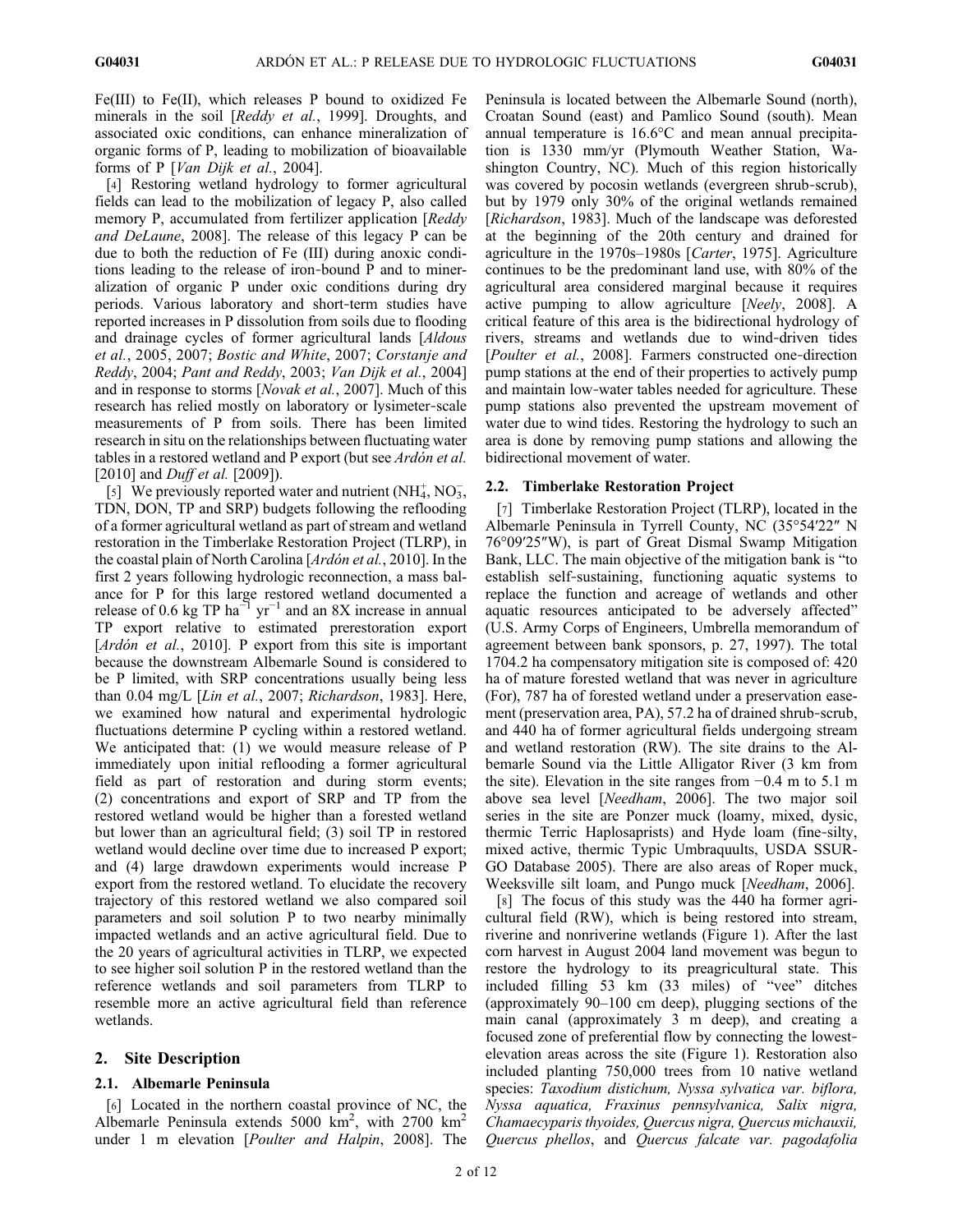

Figure 1. (a) Location of Timberlake Restoration Project (TLRP) in North Carolina. (b) Locations of surface water sampling stations (RW, For, and Ag) and locations where soils and soil solution were sampled. Black arrows indicate area of predominant flow. RW, restored wetland; PA, preservation area; Ag, agricultural field. The other reference wetland that was sampled (PP, Palmetto Peartree Preserve) does not appear in Figure 1b because it is located 5 miles north.

[*Needham*, 2006]. Disabling the downstream gate-pump system in February 2007 was the final step in the restoration process, reinstating the precipitation and wind tide hydrologic regime and associated groundwater fluctuations. In August 2007 a pump was installed in the upstream end of RW to allow the 2424 ha adjacent farm to pump excess water onto the site.

[9] In addition to the work on RW, we studied two minimally impacted wetlands: the preservation forested wetland (PA) (which is dominated by Belhaven muck (loamy, mixed, dysic, thermic Terric Haplosaprists)) and an area of freshwater wetlands in the nearby (5 miles north of TLRP) Palmetto Peartree Preserve (PP, dominant soil

type Dorovan muck, dysic, thermic Typic Haplosaprists). To contrast the reference wetlands, we also worked in an active agricultural field (Ag, dominant soil type Weeksville silt loam, coarse‐silty, mized semiactuve, thermic Typic Umbraquults) immediately south of TLRP (Figure 1).

## 3. Methods

# 3.1. Phosphorus in Surface and Rainwater

[10] To examine P losses from the restored site (RW), a forested wetland (For) and an agricultural field (Ag) we collected water samples (one filtered with  $0.7 \mu m$  GF/F Whatman filter, and one unfiltered) from a constrained outflow in each one (Figure 1) weekly for 2 years (February 2007 to February 2009). Samples were refrigerated and maintained at 4°C until analyzed (usually within 3 weeks). On the filtered samples we measured soluble reactive phosphorus (SRP) using the ascorbic acid and molybdenum blue method [American Public Health Association (APHA), 1998] on a Lachat QuickChem automated system (Lachat QuikChem 8000, Lachat Instruments, Milwaukee WI). On the unfiltered samples we measured total phosphorus (TP) using persulfate digestion followed by ascorbic acid and molybdenum blue method as above [APHA, 1998]. Water pH, dissolved oxygen, conductivity, and temperature were measured every time we collected samples using a handheld device (YSI Multiprobe 560, Yellow Springs, OH, United States).

#### 3.2. Hydrologic Manipulations and Storm Sampling

[11] Because of the rapid changes expected during the initial flooding, drawdown, and storm events, we also conducted high frequency sampling for specific windows of time. During the initial flooding of RW (28 February to 3 March 2007) we collected samples every 6 h using ISCO automated samplers (ISCO 6712, Teledyne ISCO, Ohio). We conducted two drawdown experiments in RW, one in winter (4–18 February 2008) and one during the summer (18 August to 2 September 2008). During the drawdown experiments we activated the pump  $(70,000 \text{ gallons min}^{-1})$ on the downstream end of RW to decrease water depth by 1m to approximately 10 ha for 2 weeks. During experimental drawdown we collected samples every 4–12 h depending on how fast surface water elevation was changing. We also conducted high frequency (samples every 4–6 h) sampling for 10 storm events over the 2 years for the RW and eight storms for the For. We compared concentrations and fluxes of SRP and TP from an active agricultural field (Ag), a mature forested wetland (For), and the former agricultural field undergoing restoration (RW).

#### 3.3. Soil Solution P

[12] To examine potential P release from the sediment to surface water, we measured soil solution every 2–4 months on 33 sampling points across the elevation gradient at the site. We sampled pore water from a network of piezometers (wetter conditions) and lysimeters (drier conditions) at 15 cm depth. In seven sites we also installed piezometers at 30, 60 and 100 cm. Samples were collected first by purging the piezometers, or creating a vacuum (40 kPa) on the lysimeters, and then collecting water samples the next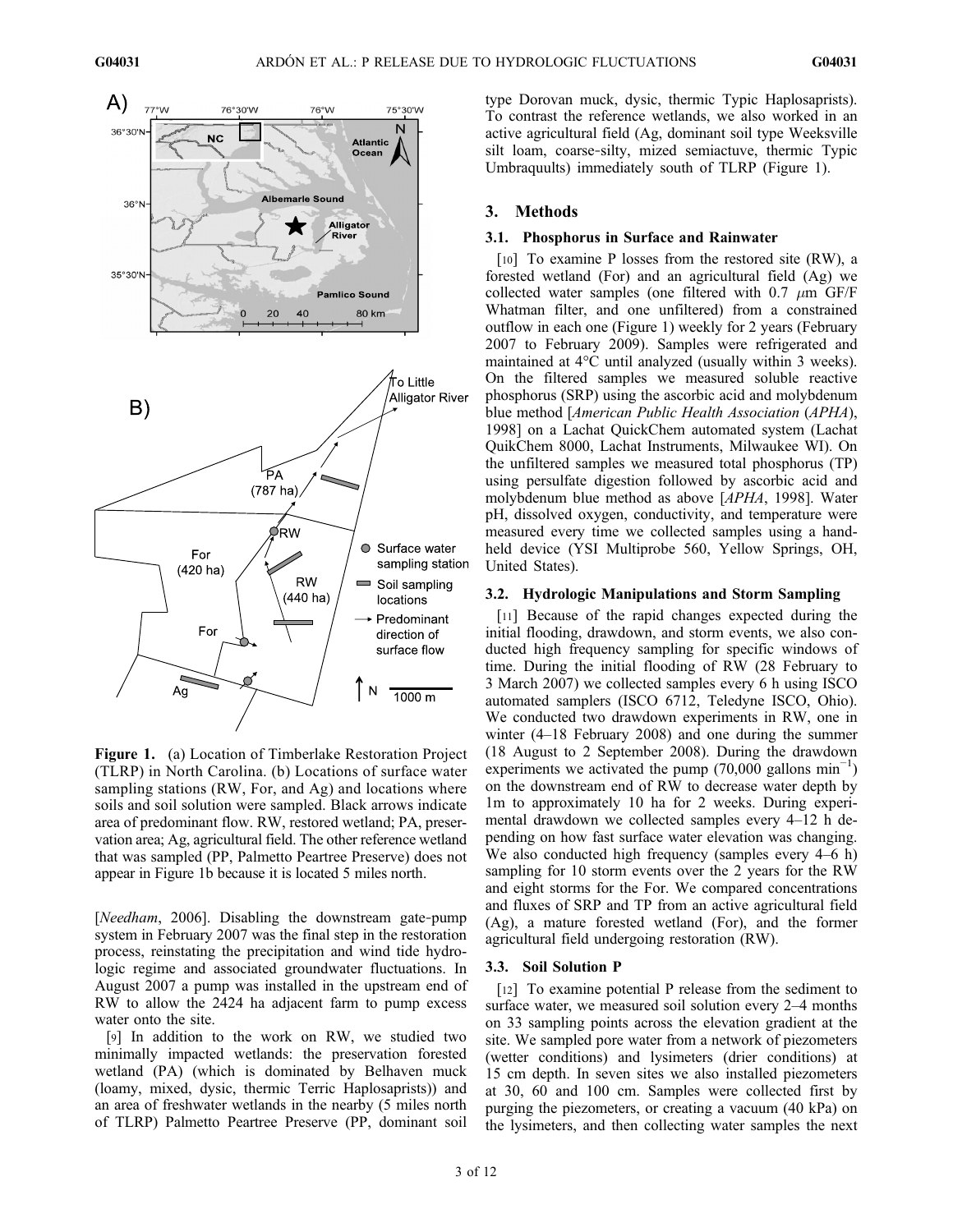day. Samples were collected in HDPE plastic bottles, one unfiltered and one filtered (Whatman GF/F,  $0.7 \mu m$ ) and refrigerated until analyzed as described above. If we did not have enough sample for both SRP and TP, we prioritized SRP. We also collected soil solution from 5 piezometers (15 cm deep) before, during, and after the summer drawdown experiment (18 August to 2 September 2008).

[13] Each soil solution sampling point was instrumented with 5 platinum electrode redox probes [*Vepraskas et al.*, 2004] along with a water level recorder (Solinist Levelogger Gold, Canada) at 15 cm depth. To examine the effects of hydrology on soil solution within RW we classified the sampling sites according to the average water table depth (WTD), such that there were 3 groups: RW‐Dry (mean WTD  $\lt$  -20 cm), RW-Int (mean WTD between -15 and 0.5 cm), and RW‐Wet (mean WTD > 5 cm). In addition to the points within RW, we instrumented 5 sampling points in preservation wetland (PA), Palmetto Peartree Preserve (PP) and the agricultural field (Ag).

# 3.4. Soil Analyses

[14] To examine changes in soil nutrient pools, we collected soil samples in 2006 (August and November), 2007 (June and October) and 2008 (October). Soil cores (5 cm internal diameter, 30 cm long) were collected from 12 points from the three hydrology groups within RW described above: RW-Dry  $(n = 4)$ , RW-Int  $(n = 4)$ , and RW-Wet  $(n = 4)$ . In addition to sampling within RW, on June 2007 and October 2008 we collected soil samples from 5 sampling locations in two nearby forested wetlands (PA and  $PP, n = 5$  each) and an active agricultural field  $(Ag, n = 5)$ . Soil samples were stored on ice during the trip to the laboratory where they were stored at 4°C until processed. Each sample was sectioned into the top 15 cm and 15–30 cm, and then sieved by hand (2 mm sieve) to remove large plant and root material. Here, we report data from the top 15 cm, where most of the biological activity occurs. Soil carbon and nitrogen were measured on a Carlo Erba Elantech Model NC2100 elemental analyzer (ThermoQuest Italia, Milan, Italy). Total phosphorus was determined after nitric‐perchloric digest of 0.6 g of dried soils [Carter, 1993] and analyzed on Lachat QuickChem as described above.

[15] We conducted single point P isotherms on the 2007 soil samples to determine the capacity of the soils to sorb P. We determined a single point P isotherm according to [Axt and Walbridge, 1999]. Sediments (2.0 g of dry weight equivalent) were shaken for 24 h in 25 ml of 0.01 M  $CaCl<sub>2</sub>$  containing 130 mg P/L as  $KH<sub>2</sub>PO<sub>4</sub>$ . The samples were then centrifuged for 20 min at 3400 rpm, filtered (Whatman GF/F,  $0.7 \mu m$ ) and analyzed for SRP as described above. We estimated the phosphorus sorption index (PSI) as  $x/\log c$ , where  $x = P$  adsorbed by the soil (mg P per 100 g of soil) and  $c =$  the equilibrium solution SRP concentration after 24 h of shaking (in  $\mu$ mol/L).

[16] Because Fe and Al have been shown to be important controls on P sorption we also measured oxalate‐extractable Al  $(Al_{ox})$  and Fe (Fe<sub>ox</sub>) on the 2007 samples. We extracted 0.4 g of soil (dry weight equivalent) using 0.2 M ammonium oxalate and 0.2 M oxalic acid, by shaking for 4h in darkness (soil solution ratio 1:100) [Darke and Walbridge, 1994]. Two drops of Superfloc 0.4% were added before being centrifuged for 5 min at 2000 rpm. Samples were filtered (Whatman no. 42) and stored at 4°C until analyzed using atomic absorption spectroscopy (AAS 5100PC; Perkin Elmer, Norwalk, CT, United States).

# 3.5. Fates of Legacy P

[17] To examine changes in P cycling over time in RW we used a space–for-time substitution to construct our best educated guess for P budgets under natural wetland conditions, under active agriculture, and following the hydrologic transition due to wetland restoration. At each stage we combined our own data with literature values to examine the major pools (soil and plant biomass) and fluxes (surface water export) of P. To estimate soil and plant biomass P pools of a natural wetland we used soil TP data from our two minimally impacted wetland sites (PA and PP) and literature values for plant biomass TP from Mitsch et al. [1979]. To estimate surface water export of P during the natural wetland condition we used our measured TP export from the For site, which drains a mature forested wetland. We combined estimates of P in loose sediments (floc), periphyton, and macrophytes from Noe and Childers [2007] to estimate the size of the actively cycled P pool. To approximate changes in conversion to agriculture we estimated gains in soil P due to fertilizer application by multiplying the annual fertilizer application rates used in the area [Crozier, 2000; K. Cherry, Cherry Farms, Tyrrell County, North Carolina, personal communication, 2009] by the 20 years the site was under agriculture, while accounting for losses due to crop removal (K. Cherry, personal communication, 2009). We estimated surface water P losses during agriculture from measured P concentrations and fluxes from Ag [*Ardón et al.*, 2010]. To estimate plant biomass P due to the 750,000 trees planted as part of the restoration, we used measurements of tree diameter collected for mitigation monitoring reasons (R. Needham, unpublished data, 2009). We used annual measurements of tree diameter at breast height from 38 to 73 plots (0.04 ha) across RW taken in 2006, 2007 and 2008. We used annual growth that occurred between each of those years and allometric equations from Jenkins et al. [2003] and Schroeder et al. [1997] to estimate plant biomass C. We increased the total plant biomass carbon estimated through the allometric equations by 25% to estimate belowground biomass [Schlesinger, 1997]. We then converted estimates of plant biomass C to biomass P using a C:P molar ratio of 1378 based on published data of % P for some of the most common trees on the site (Taxodium distichum, Nyssa sylvatica, Nyssa aquatica and Quercus sp. [Bedford et al., 1999]). We used a weighted average of soil TP measurements derived from 2006 (preflooding), 2007, and 2008 from the three hydrologic groups according to their relative area (RW‐Dry 41%, RW‐Int 41%, and RW‐Wet 18%). To get a "back of the envelope" estimate of the time it will take RW to return to preagricultural state we estimated the amount of legacy fertilizer TP that could be lost as the difference between the 2008 soil TP in RW and soil TP in our two reference wetlands. We then used our measurements of TP export from RW and estimates of plant biomass P uptake as the two means of losses of P from the soil into long‐term storage or solute export. This calculation relies on three simplifying assumptions: (1) surface export will be constant over time; (2) plant P uptake will also be constant; and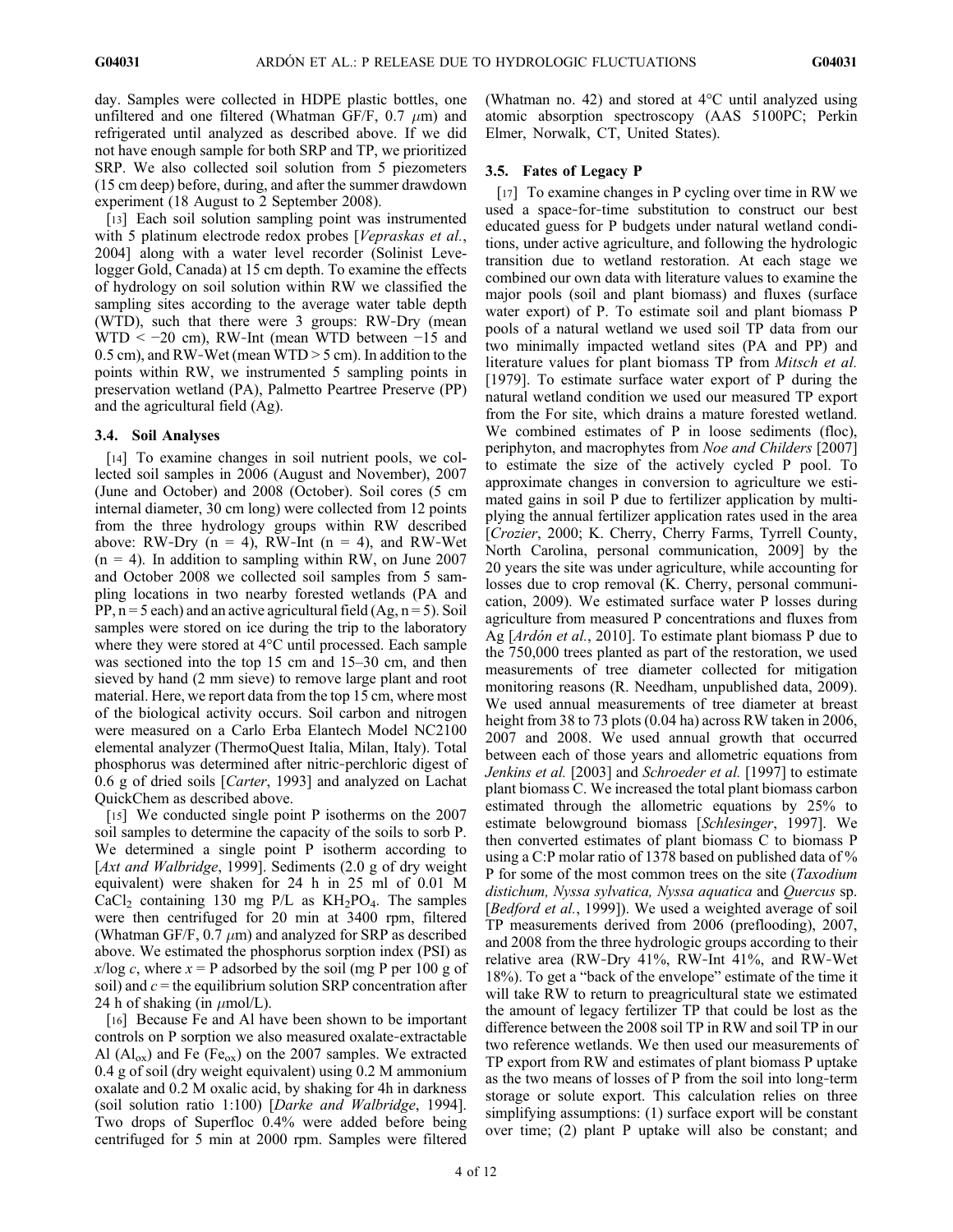

Figure 2. Mean ( $\pm$ standard error) concentrations (mg/L) and daily fluxes (g ha<sup>-1</sup> d<sup>-1</sup>) of (a and b) SRP and (d and e) TP for an active agricultural field (Ag), a forested wetland (For) and restored wetland (RW). (c) Relationships between maximum increase in water surface elevation due to rain events and SRP (solid circles) and TP (open circles) export (kg/storm event) over 2 years from RW. Regressions in Figure 2c: TP  $r^2 = 0.81$ , p < 0.001, SRP  $r^2 = 0.62$ , p < 0.001. Asterisks denote significant differences from post hoc Tukey HSD.

(3) changes in bulk density of the soils due to peat and sediment accumulation will not affect P release or retention.

# 3.6. Statistical Analysis

[18] To compare the concentration and export of SRP and TP among sites and seasons, we used two‐way analysis of variance (ANOVA) on log transformed data with site (For, RW and Ag) and season (spring, summer, fall, and winter) as factors, followed by post hoc Tukey HSD. Because the pump that drains the Ag was only activated 28 days over the 2 years, we did not include fluxes from the Ag field in statistical analyses (but we did include concentrations from Ag site in statistical analyses). We used linear regression to determine relationships between changes in water surface elevation and SRP or TP export. We used analysis of covariance (ANCOVA) to compare soil TP between the three hydrologic groups (RW‐Dry, RW‐Int and RW‐Wet) and 3 sampling years (2006, 2007 and 2008). We used linear regression to examine relationships between Al and

# 4. Results

#### 4.1. Hydrologic Losses and Drawdown Experiments

Fe and P sorption index. All analyses were conducted using JMP Statistical software (SAS, Cary, North Carolina).

[19] Over the 2 years we sampled, we found clear seasonal patterns in both TP and SRP concentrations (mg/L) and export (g ha<sup>-1</sup> d<sup>-1</sup>) leaving RW, For, and Ag (Figure 2). TP and SRP concentrations were higher during spring and summer months in both sites (TP ANOVA  $F = 8.03$ , df = 299,  $p < 0.001$ ; SRP ANOVA F = 4.49, df = 299, p < 0.001, Figure 2). SRP concentrations were 2.5 times higher leaving RW (0.017  $\pm$  0.0025 mg/L) than the For (0.007  $\pm$ 0.0025 mg/L) and Ag  $(0.006 \pm 0.0025$  mg/L) during spring (Tukey HSD  $p < 0.0001$ , Figure 2a). TP concentrations were higher in For and RW than the Ag sites during summer (Tukey HSD  $p \le 0.001$ ). Fluxes of TP and SRP were significantly higher in RW than For in spring and summer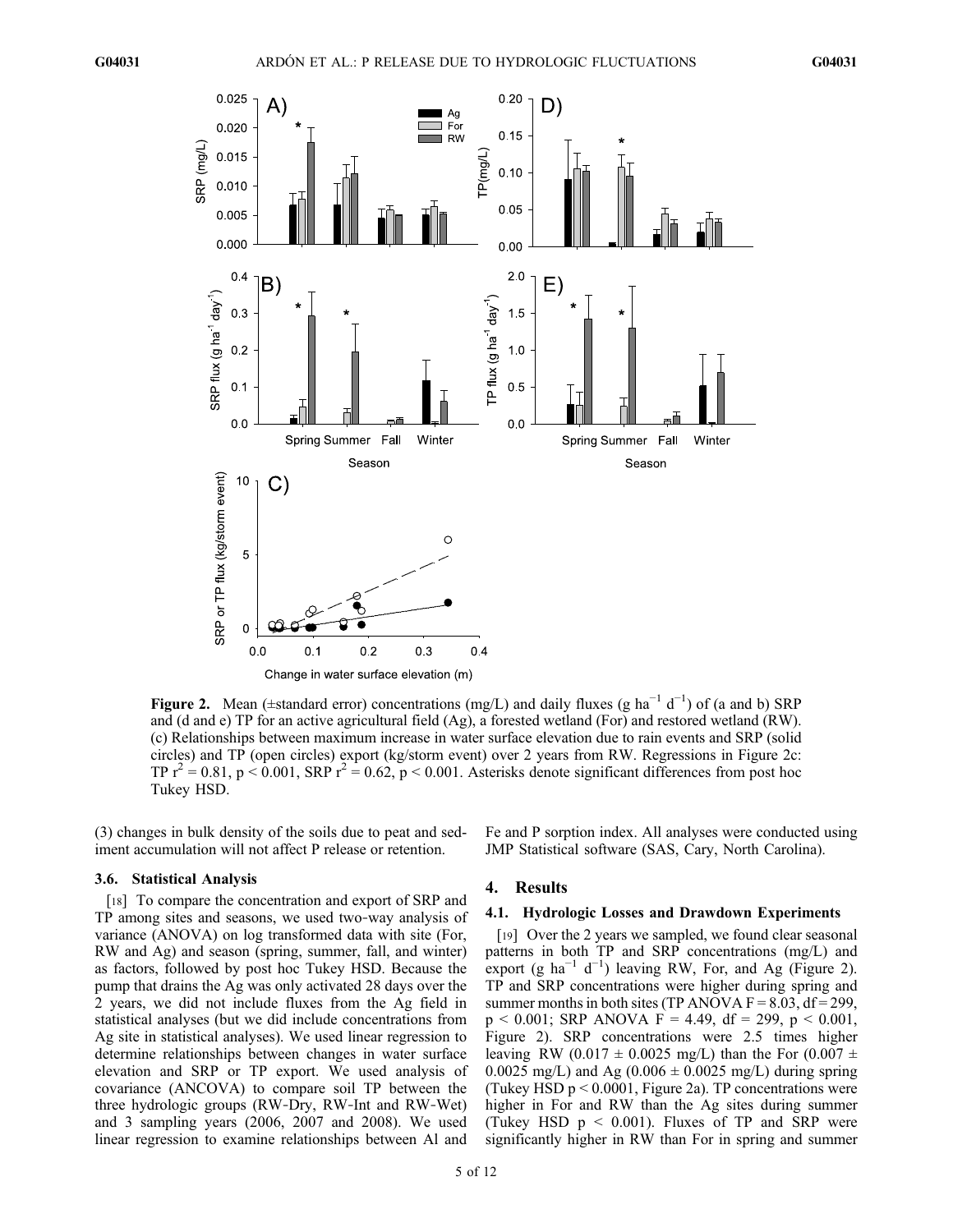

Figure 3. (a) SRP concentrations during initial flooding; and two experimental drawdown and reflooding events: (b) 2–18 February 2008 and (c) 18 August to 2 September 2008. Gray shaded areas indicate water surface elevation (m), solid circles are SRP concentration (mg/L), and vertical lines indicate rainfall events (mm).

 $(SRP: F = 7.93, df = 211, p < 0.001; TP: F = 4.9, df = 211,$  $p \le 0.0001$ , Figures 2b and 2e). There was a significant positive relationship between increases in water surface elevation and SRP and TP export from RW during storms (Figure 2c).

[20] During the initial flooding in February 2007, water depth in RW increased by more than 1 m in a day, leading to increased SRP concentration (Figure 3a). The experimental drawdown in winter rapidly decreased water depth to prerestoration levels, but did not cause any changes in SRP concentrations (Figure 3b). Average water temperature during the low-water period was  $11.5^{\circ}$ C (range 2 to 21°C). The experimental drawdown in summer also decreased water depth to prerestoration levels, and caused a fourfold increase in SRP concentrations during the dry period (Figure 3c), followed by decreases during the reflooding. Average water temperature during the low‐water period was 26.6°C (range 20.2°–36.1°C).

# 4.2. Soil Solution

[21] We collected and analyzed 190 samples of soil solution over the 2 years from all sites. Soil solution SRP and TP varied across sites and hydrologic group within RW (Table 1 and Figure 4). SRP was higher in the RW‐Wet sites than in the other sites, but the difference was not significant (Figure 4a). TP was significantly higher in RW‐Wet than the RW-Dry sites (Figure 4b,  $df = 189$ ,  $F = 7.24$ ,  $p < 0.001$ ). The SRP:TP ratio in the RW‐Dry, RW‐Int and Wet sites

was similar to the ratio observed in surface water  $(0.1-0.17, 1.0)$ Table 1). Due to drought and active pumping of the water table, we were unable to obtain soil solution from the active agricultural field. Soil solution SRP increased during the summer drawdown event (Figure 5). While all wells showed increases, the magnitude of increase was least in the highestelevation well (Figure 5c).

Table 1. Mean and Range (Minimum–Maximum, mg/L) Phosphorus Concentrations in Soil Solution in the Timberlake Restoration Project and Three Reference Sites<sup>a</sup>

| Soil Solution | TP              | <b>SRP</b>       | <b>SRP:TP</b> |
|---------------|-----------------|------------------|---------------|
| RW-Dry        | 0.063           | 0.011            | 0.17          |
|               | $0.0025 - 0.44$ | $0.0025 - 0.089$ |               |
| RW-Int        | 0.103           | 0.016            | 0.16          |
|               | $0.0025 - 0.36$ | $0.0025 - 0.121$ |               |
| RW-Wet        | 0.153           | 0.021            | 0.14          |
|               | $0.01 - 0.52$   | $0.0025 - 0.149$ |               |
| PA            | 0.144           | 0.005            | 0.03          |
|               | $0.016 - 0.48$  | $0.0025 - 0.016$ |               |
| PP            | 0.07            | 0.007            | 0.1           |
|               | $0.009 - 0.13$  | $0.0025 - 0.071$ |               |
| Αg            |                 |                  |               |

a RW‐Dry, restored wetland dry; RW‐Int, restored wetland intermittent; RW‐Wet, restored wetland wet; Ag, agricultural field; PA, Timberlake preservation area; PP, Palmetto Peartree Preserve wetlands. See text for definitions of hydrologic groups within RW.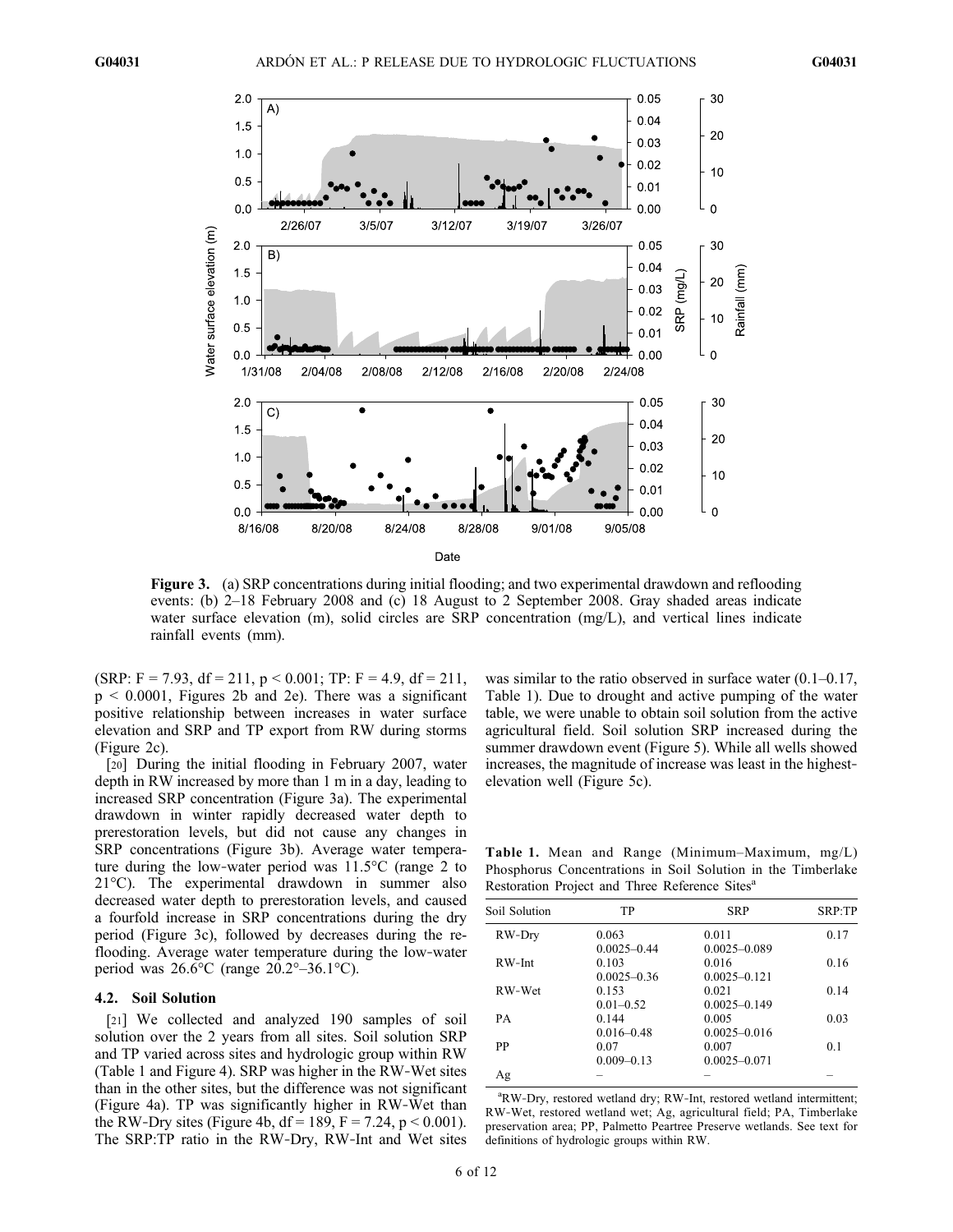

Site

**Figure 4.** Soil solution (average  $\pm$  standard deviation) (a) SRP and (b) TP in two reference wetlands (PA, preservation area; PP, Palmetto Peartree Preserve) and three hydrologic groups within Timberlake Restoration Project over 2 years. RW‐Dry, restored wetland dry sites; RW‐ Int, intermittently flooded sites in restored wetland; RW‐ Wet, permanently flooded sites in the restored wetland. See text for details of determination of these hydrologic groups. Letters denote significant differences after post hoc Tukey HSD.

#### 4.3. Soil Pools and Assays

[22] RW soils had significantly higher bulk density than the reference wetlands and lower than the active farm field  $(F = 48.1, df = 65, p < 0.001, Table 2)$ . The concentrations  $(in both mol/kg and mol/m<sup>3</sup>)$  in RW-Dry were similar to the Ag for C, N, TP,  $Al_{ox}$  and Fe<sub>ox</sub> (Table 2). The soil characteristics of the RW‐Wet tended to be more similar to the two reference wetlands than the RW‐Dry or RW‐Int (Table 2). The agricultural field had significantly higher TP in the soil than the other sites  $(F = 26.7, df = 65,$  $p < 0.001$ , Table 2). Within soils in RW there was a significant difference in soil TP among the three hydrologic groups  $(F = 11.2, df = 35, p < 0.001)$  and decrease in soil TP with time  $(F = 4.2, df = 35, p < 0.05, Figure 6)$ , but the interaction term

#### 4.4. Fates of Legacy P

[23] Our best estimate of the P budget of a natural wetland in this area before agricultural conversion suggests that 2.9 kmol P ha<sup> $-1$ </sup> are stored in plant biomass, 3.6 kmol P ha<sup> $-1$ </sup> are stored in soil, and 0.003 kmol P ha<sup>-1</sup> yr<sup>-1</sup> are exported through surface water. Based on Noe and Childers [2007] we estimate there is approximately 0.28 kmol P  $ha^{-1}$  in floc, periphyton and macrophytes. Due to the naturally low P in



Figure 5. Soil solution SRP (mg/L) in three sampling wells during the summer drawdown experiment (18 August to 2 September 2008) in Timberlake Restoration Project. Wells spanned a hydrologic gradient: (a) permanently flooded, (b) intermittently flooded, and (c) permanently dry. The site in Figure 5c had the highest elevation, and thus was least affected by the drawdown experiment. Arrows indicate start and end of the pumping.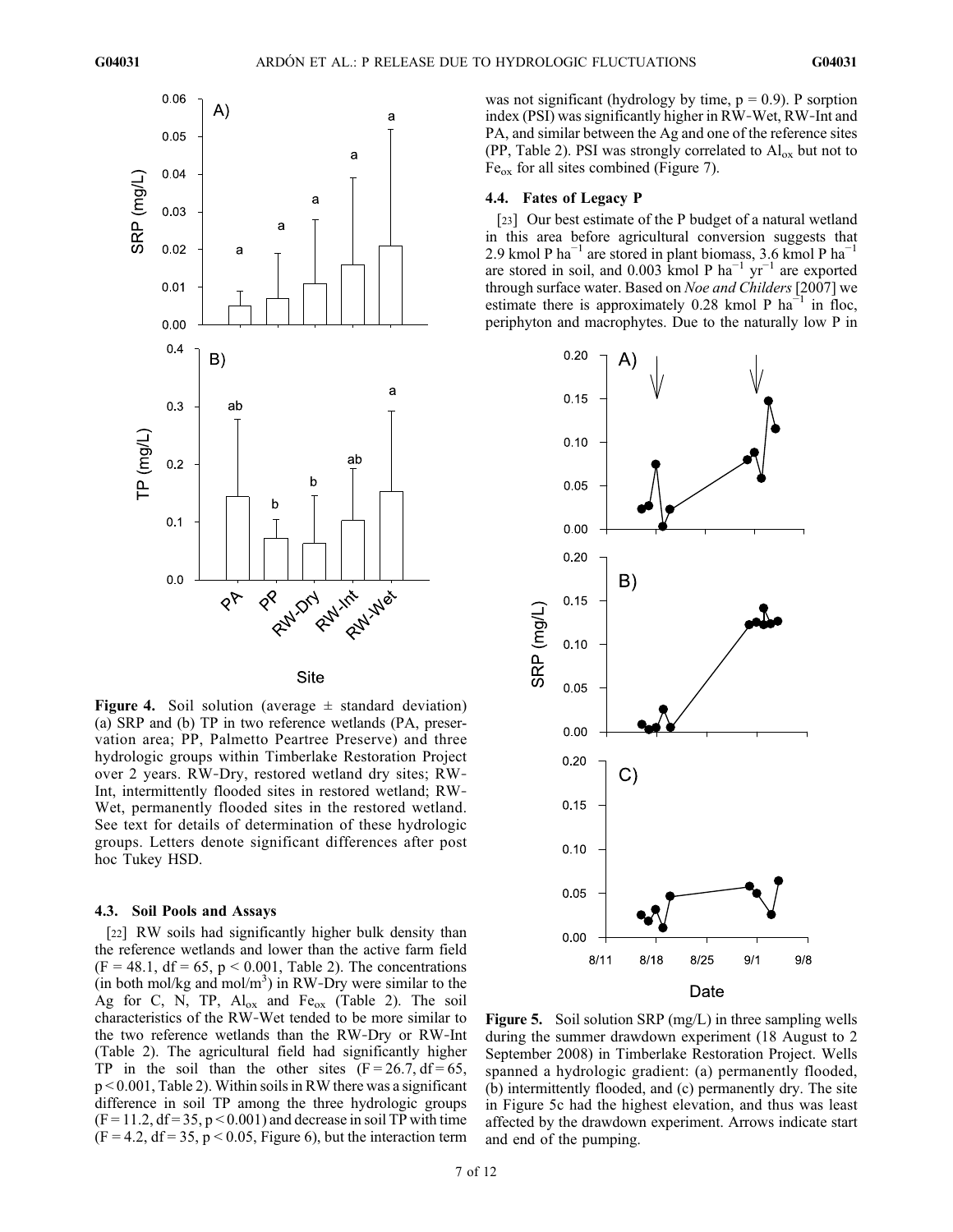|          |                                                     |                                     | Carbon                                                                                                                                                                                                                             | Nitrogen                                                     |                                 | Phosphorus          |                                      |                                                                                                                         |                                      |                    |                                 |                    |
|----------|-----------------------------------------------------|-------------------------------------|------------------------------------------------------------------------------------------------------------------------------------------------------------------------------------------------------------------------------------|--------------------------------------------------------------|---------------------------------|---------------------|--------------------------------------|-------------------------------------------------------------------------------------------------------------------------|--------------------------------------|--------------------|---------------------------------|--------------------|
|          |                                                     |                                     |                                                                                                                                                                                                                                    |                                                              |                                 |                     |                                      |                                                                                                                         |                                      |                    |                                 |                    |
|          | <b>Bulk Density</b><br>$\text{Location}$ $(kg/m^3)$ | (mol/kg)<br>Mass                    | (mol/m <sup>3</sup> )<br>Volume                                                                                                                                                                                                    | (mmol/kg)<br>Mass                                            | (mol/m <sup>3</sup> )<br>Volume | (mmol/kg)<br>Mass   | (mol/m <sup>3</sup> )<br>Volume      | (mmol/kg)<br>Mass                                                                                                       | (mol/m <sup>3</sup> )<br>/olume      | (mmol/kg)<br>Mass  | (mol/m <sup>3</sup> )<br>Volume | ΡSΙ                |
|          |                                                     | $1306 \pm 55$ (a) $2.6 \pm 2.0$ (a) | $3425 \pm 924$ (ab) $115 \pm 97$                                                                                                                                                                                                   |                                                              |                                 |                     |                                      | 150 + 26 (bc) 14.3 ± 1.4 (b) 18.7 ± 0.7 (a) 86.1 ± 13.7 (a) 112 ± 7.6 (a) 27.2 ± 5.4 (a) 35.4 ± 2.8 (a) 26.1 ± 3.0 (ab) |                                      |                    |                                 |                    |
| RW-Dry   | $1062 \pm 85$ (b)                                   | $6.5 \pm 1.4$ (a)                   | $5365 \pm 501$ (b)                                                                                                                                                                                                                 | 115 ± 97 (a)<br>229 ± 50 (a)<br>349 ± 60 (a)<br>673 ± 56 (b) | $187 \pm 13$ (bc)               | $7.4 \pm 1.0$ (c)   | $6.5 \pm 0.5$ (b)                    | $108.3 \pm 7.9$ (a)                                                                                                     | $103 \pm 5.1$ (a) $18.3 \pm 3.1$ (a) |                    | $15.3 \pm 1.9$ (b)              | $37.6 \pm 2.3$ (b) |
| $RW-Int$ | $854 \pm 173$ (c)                                   | $(0.9 \pm 1.7)$ (a)                 | $6255 \pm 653$ (bc)                                                                                                                                                                                                                |                                                              | $235 \pm 16$ (ab)               | 7.1 $\pm$ 1.2 (c)   | $5.0 \pm 0.6$ (bc)                   | $126.8 \pm 9.7$ (a)                                                                                                     | $105 \pm 5.1$ (a)                    | $26.4 \pm 3.8$ (a) | $23.4 \pm 1.9$ (b)              | 48.8 $\pm$ 2.0 (c) |
| RW-Wet   | 441 $\pm$ 97 (d)                                    | $23.0 \pm 1.6$ (b)                  | $8685 \pm 623$ (c)                                                                                                                                                                                                                 |                                                              | $264 \pm 15$ (a)                | $11.1 \pm 0.9$ (bc) | $4.0 \pm 0.5$ (cd)                   | $176.9 \pm 7.4$ (b)                                                                                                     | $75.6 \pm 4.7$ (b)                   | $47.7 \pm 2.9$ (b) | $19.1 \pm 1.6$ (b)              | $58.4 \pm 3.3$ (c) |
|          | $184 \pm 98$ (e)                                    | $24.9 \pm 2.8$ (b)                  | $4139 \pm 921$ (ab)                                                                                                                                                                                                                | $\odot$<br>$1488 \pm 97$                                     | $248 \pm 26$ (ab)               | $28.0 \pm 1.6$ (a)  | $3.4 \pm 0.7$ (cd)                   | $251.8 \pm 13$ (c)                                                                                                      | $46.7 \pm 7.4$ (c)                   | $27.1 \pm 5.4$ (a) | $4.6 \pm 2.8$ (c)               | $60.1 \pm 3.5$ (c) |
|          | $73 \pm 17$ (e)                                     |                                     | $29.4 \pm 2.4$ (b) $2112 \pm 922$ (a)                                                                                                                                                                                              | $\odot$<br>$1584 \pm 97$                                     | $113 \pm 28$ (c)                |                     | $24.5 \pm 1.7$ (a) $1.5 \pm 0.8$ (d) | $122.2 \pm 7.4$ (a)                                                                                                     | $8.8 \pm 7.2$ (d) $51.7 \pm 5.1$ (b) |                    | $3.5 \pm 2.7$ (c)               | $22.8 \pm 1.8$ (a) |
|          |                                                     |                                     | <sup>a</sup> Ag, agricultural field; PA, Timberlake preservation area; PP, Palmetto Peartree Preserve wetlands. Concentrations of elements are shown both on a mass basis (mol/kg) and a volume basis (mol/m <sup>3</sup> ) due to |                                                              |                                 |                     |                                      |                                                                                                                         |                                      |                    |                                 |                    |
|          |                                                     |                                     | differences in bulk density across sites. Different letters denote significant differences ( $p < 0.05$ ) from post hoc Tukey HSD.                                                                                                 |                                                              |                                 |                     |                                      |                                                                                                                         |                                      |                    |                                 |                    |

Table 2. Soil Characteristics (Average ± Standard Deviation) From the Three Hydrologic Groups Within Timberlake Restoration Project (RW‐Dry, RW‐Int, and RW‐Wet) and Three

Table 2.

Soil Characteristics (Average + Standard Deviation) From the Three Hydrologic Groups Within Timberlake Restoration Project (RW-Dry, RW-Int, and RW-Wet) and Three



**Figure 6.** Soil TP (mean  $\pm$  standard error) in three hydrologic groups within Timberlake Restoration Project. RW‐Dry, restored wetland dry sites; RW‐Int, intermittently flooded sites in restored wetland; RW‐Wet, permanently flooded sites in the restored wetland. See text for details of hydrologic groups. Lines denote linear regressions for each hydrologic group. There was a significant difference across hydrologic groups (ANCOVA,  $p < 0.001$ ) and year ( $p < 0.05$ ).



Figure 7. Relationships between single point phosphorus sorption index (PSI) and (a)  $Al_{ox}$  and (b) Fe<sub>ox</sub>.  $Al_{ox}$  regressions, all data combined  $r^2 = 0.49$ , p < 0.0001. PA, preservation area, PP, Palmetto Peartree Preserve; RW‐Dry, restored wetland dry sites; RW‐Int, intermittently flooded sites in restored wetland; RW‐Wet, permanently flooded sites in the restored wetland.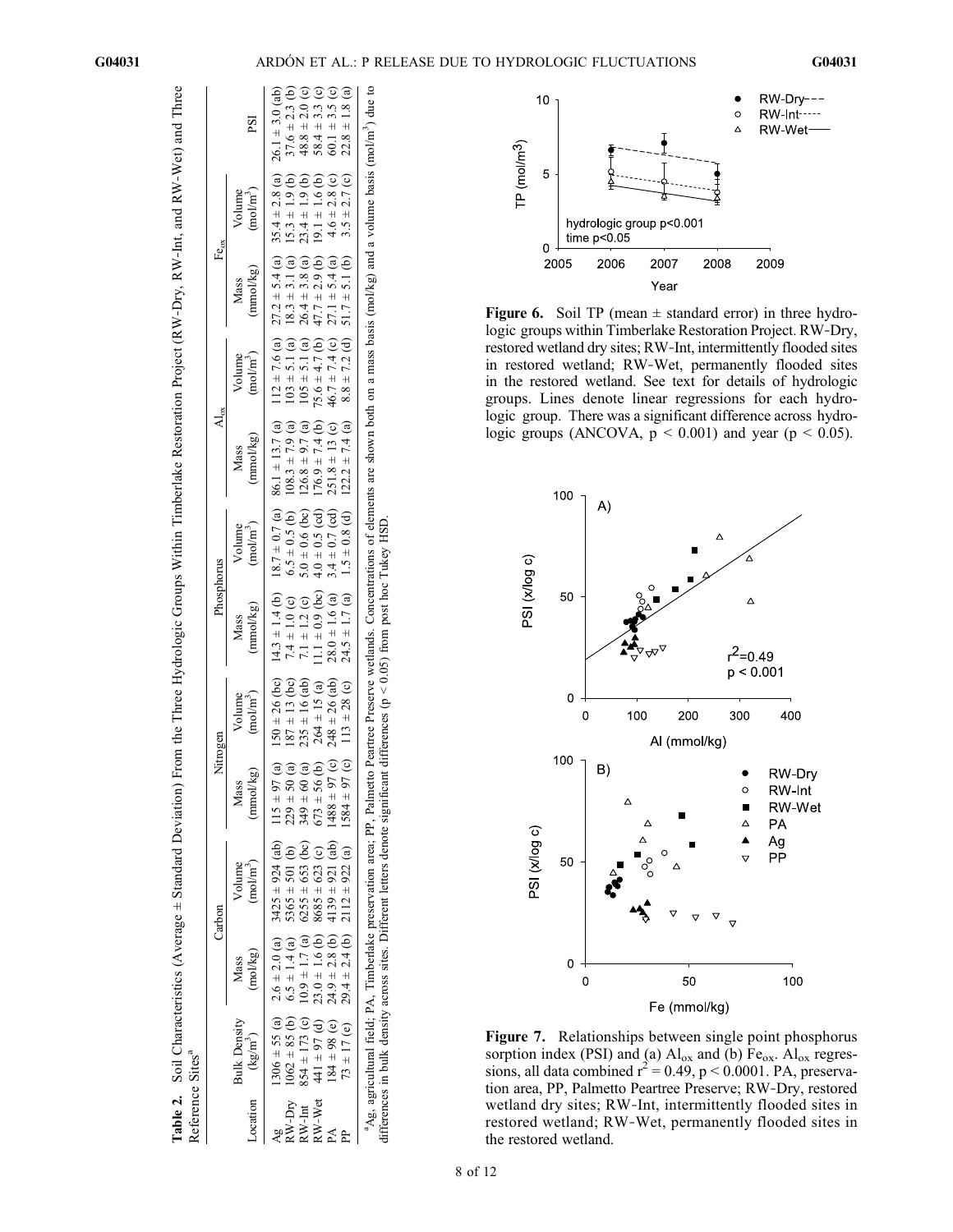

**B**) Wetland restoration



Figure 8. Estimated annual budgets of P over time to examine the sources and fates of legacy P at the Timberlake Restoration Project. Circular arrows indicate P (kmol/ha) actively cycling in sediment floc, algae and macrophytes. Number above trees in (a) natural wetland and (b) wetland restoration indicate P in tree biomass (kmol/ha). Fertilizer P application and P removal (kmol P ha<sup> $^{-1}$ </sup> yr<sup> $^{-1}$ </sup>) through crop harvesting is shown in Figure 8a. Black downward facing arrows indicate losses through surface water (kmol ha<sup>-1</sup> yr<sup>-1</sup>), and numbers in boxes indicate soil TP pool (kmol/ha) integrated over the top 15 cm. See text for more detail on how estimates and literature values were combined.

soils in these areas, average fertilizer application rates in the area are 1.3 kmol P ha<sup>-1</sup> yr<sup>-1</sup>, with some of that P being removed by the harvesting of crops (0.3 kmol P ha<sup>-1</sup> yr<sup>-1</sup>). We estimated that agricultural fertilizer application for 20 years (1985–2004) led to a total sixfold increase in the soil P pool (24.5 kmol P ha<sup>-1</sup>, Figure 8a), similar to TP we measured in the current agricultural field (28.0 kmol P ha−<sup>1</sup> , Ag). In 2006 when we first measured soil P at RW the P pool was 9.3 kmol P  $ha^{-1}$  (Figure 8b). As part of the restoration, trees were planted in 2004, and based on tree growth measurements we estimate that they took up 0.30–5% of the TP pool over 3 years (0.02, 0.07 and 0.34 kmol P ha<sup>-1</sup> in 2006, 2007 and 2008, respectively). We measured 0.01 and 0.005 kmol P ha<sup> $-1$ </sup> yr<sup> $-1$ </sup> losses through surface water in 2007 and 2008. Assuming statistical differences we observed reflect real changes in field TP stocks, soil TP declined by approximately 10–25% per year after hydrologic

reconnection (Figure 6). Given that we cannot account for these declines in soil TP by either surface water losses  $(0.01 \text{ kmol P ha}^{-1} \text{ yr}^{-1})$  or tree uptake  $(0.34 \text{ kmol P ha}^{-1})$ , we assume this P is entering an actively cycled pool within RW. This pool might include P taken up by herbaceous vegetation not included in our tree measurements, taken up by periphyton, in loose sediment floc, and P in soil solution and surface water. Given that RW had significantly higher TP (6.2  $\pm$  1.3 kmol P ha<sup>-1</sup>) than the natural wetland  $(3.7 \pm 2.0 \text{ kmol } P \text{ ha}^{-1}, F = 17.9, df = 55, p < 0.001$ ), we expect the difference of 2.6  $\pm$  2.4 kmol P ha<sup>-1</sup> could be lost from the site over time as it returns to its preagricultural state. Based on our assumptions of a constant surface water loss of 0.01 kmol P  $ha^{-1}yr^{-1}$ , a constant tree P uptake of 0.34 kmol P ha<sup>-1</sup> yr<sup>-1</sup>, and negligible changes in soil bulk density, our "back‐of‐the‐envelope" estimate is that RW will continue to release P for 3–16 years.

#### 5. Discussion

[24] We found consistent results that both natural and experimental hydrologic fluctuations can lead to increased P concentrations and export from a restored wetland ecosystem. Over the 2 years of this study, SRP concentrations of water leaving RW were 2.5 times higher than in a forested wetland (For) and an agricultural field (Ag) during the spring (Figure 2a). Higher concentrations, along with increased hydrologic flux, led to higher export of SRP and TP from the restored wetland (RW) than forested wetland (For) in spring and summer (Figures 2b and 2e). We found various lines of evidence that indicate that flooding can lead to release and export of various forms of P from RW. First the initial flooding as part of restoration increased SRP concentrations (Figure 3a), potentially due to the release of Fe‐bound P due to anoxic conditions. Increases in water elevation due to precipitation events increased TP export more than SRP (Figure 2c), which suggests that storms mobilized particulate and organic forms of P. We found higher soil solution TP and lower soil TP in flooded than in dry soils (Figures 4 and 6), suggesting that flooded conditions facilitate soil P losses. We also found that a drawdown experiment during the summer increased SRP concentrations in both surface (Figure 3) and soil solution (Figure 5), suggesting that mineralization of organic P during oxic conditions can also be an important source of SRP.

[25] Our "back-of-the-envelope" calculation suggests that the Timberlake Restoration Project could continue to release legacy P for 3–16 years. We acknowledge that there is a lot of uncertainty around those estimates, and that our three key assumptions (constant plant uptake, constant hydrologic losses, and negligible changes in soil bulk density) are not likely to hold true over time. For example, it is unlikely that hydrologic export will be constant. During a year with high rainfall, we would expect that more SRP and TP would be exported in surface water. The export from TLRP will depend on hydrologic flux and the equilibrium concentrations of SRP and TP among soil, soil solution, and the overlying water [*Reddy and DeLaune*, 2008]. Similarly, it is unlikely that vegetation uptake will remain constant, it will likely increase exponentially and level off [Craft et al.,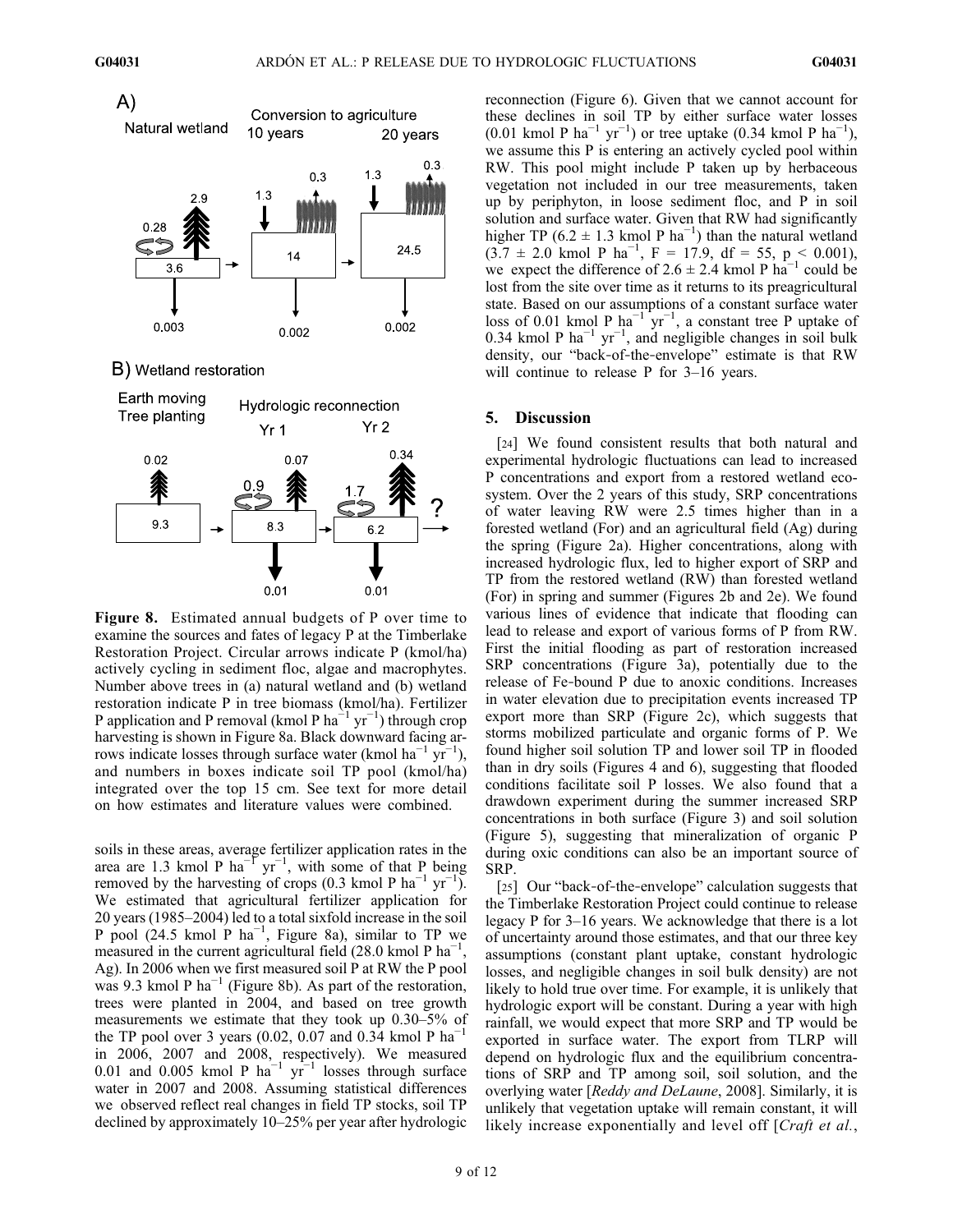2003]. Some of vegetation P uptake will be incorporated into woody biomass, while some will be recycled through litter decomposition [Noe and Childers, 2007]. Vegetation will also play an important indirect role in determining P export by decreasing water yield through increased evapotranspiration as the trees mature and add more leaf surface area, and by increasing sedimentation and peat accumulation. We also acknowledge that the differences in soil TP over time in RW should be interpreted with caution given the relatively low level of soil sampling for such a large site.

[26] Considering these caveats, our estimates do provide a realistic benchmark to compare to previous studies that have documented temporary P release after reflooding former agricultural soils in the laboratory [Aldous et al., 2005, 2007; Pant and Reddy, 2003]. Previous reports of the duration of P release after flooding have ranged from months *[Aldous et al., 2005, 2007]* to 3 years *[Pant and* Reddy, 2003; Reddy and DeLaune, 2008]. Our estimates, based on field measurements, significantly extend that time frame and agree with other field studies in the literature. For example, a recent study found large P fluxes from a restored lake fringe wetland in Oregon 5–7 years after restoration [*Duff et al.*, 2009]. The exact time period that TLRP will release legacy P is unknown, but our results illustrate the importance of hydrologic fluctuations and seasonal patterns in affecting both the timing and magnitude of P losses.

[27] Due to the large size of RW (440 ha) we expect there will be both spatial and temporal variations in P release and retention from patches within the site. Higher concentrations of soil solution SRP and TP in the RW‐Wet soils (Figure 4) suggest these areas could be sources of P. However, the soils across the site have the capacity to sorb P (Figure 7), primarily controlled by  $Al_{ox}$ , as has been observed in other wetlands [Darke and Walbridge, 2000; Richardson, 1985]. We found higher concentrations of  $Al_{ox}$  and higher sorption capacity (PSI) in the RW‐Wet than the RW‐Dry soils (Table 2), suggesting the RW‐Wet soils could also function as P sinks. Seasonal differences due to both biological activity and extent of flooding could change soils across RW from sources to sinks of P. The interplay between hydrologic fluctuations, leading to P release, and internal buffering by soils through sorption to noncrystalline forms of Al, will determine the period of time before P cycling in RW returns to its preagricultural condition.

# 5.1. Solute P Losses

[28] Increased P export from restored wetlands may have negative implications for downstream ecosystems. The Albemarle Sound is 5 km downstream and has historically low P concentrations (SRP usually less than 0.04 mg/L) and N:P ratio of 20, both of which suggest P limitation of phytoplankton [Lin et al., 2007; Richardson, 1983]. The Albemarle‐Pamlico sound has previously experienced problems with harmful algal blooms, hypoxia and massive fish kills in response to elevated nutrient delivery [Burkholder et al., 2004; Paerl et al., 2001]. SRP and TP concentrations leaving RW were 2.5 times higher than concentrations draining Ag and For in the spring. The low concentrations of SRP and TP leaving the agricultural

field, even under fertilizer application, suggest that these soils tend to be P limited and have a high capacity to sorb and store P, as we found (Table 2 and Figure 7). Our results suggest that the hydrologic reconnection of TLRP could lead to sustained releases of P in the spring of each year as well as in response to drying and reflooding cycles due to droughts and storms. The spring timing of the P pulse could provide limiting P to phytoplankton during a critical time when their activity is increasing.

[29] Higher TP concentrations in soil solution at RW‐Wet compared to RW‐Dry and RW‐Int (Table 1 and Figure 4), suggest that P release is associated with reducing conditions in flooded areas. Our results agree with previous reports of P release after reflooding former agricultural fields from: soils formerly in dairy production in Florida [Pant and Reddy, 2003], peat soils in the Netherlands [Van Dijk et al., 2004], and soils from a restored lake fringe wetland in Oregon [Aldous et al., 2005, 2007; Duff et al., 2009]. Pant and Reddy [2003] reported rapid release of P from solubilization of Fe-bound P after flooding soils that had been in dairy production, and the magnitude of flux decreased after subsequent flooding and drying cycles. In peat soils in the Netherlands, increases in soil and soil solution pH lead to increased P release due to stimulation of mineralization [*Van Dijk et al.*, 2004]. Our results provide support for both of these mechanisms, as we observed high P concentrations under both reducing conditions and in response to an experimental drought during the summer.

# 5.2. Hydrologic Fluctuations

[30] To our knowledge, our study is the first to use an ecosystem‐scale hydrologic manipulation to examine P dynamics. Most studies on the effects of hydrologic fluctuations on wetland soil P have been either in the laboratory [Aldous et al., 2005, 2007; Bostic and White, 2007; Corstanje and Reddy, 2004; Pant and Reddy, 2003], or at the lysimeter/well scale in the field [Van Dijk et al., 2004; Duff et al., 2009]. In the first drawdown experiment in February we did not see any changes in SRP concentrations during the drought or reflooding period. The lack of SRP increases after reflooding in February 2008 suggests that there was not a large pool of Fe‐bound P that could have been released after reflooding. The relatively cold temperature (median 11.6 $\degree$ C, range 2 $\degree$ -21 $\degree$ C) during this period meant there was low biological activity, thus mineralization was likely to be low during the drought period. During the summer drawdown experiment, we observed a fourfold increase in SRP concentrations during the low‐water period (Figure 3c). The water temperature in the summer experiment was much higher (median 25.6°C, range 20.2°–36.1°C), suggesting that with the onset of oxic conditions, mineralization of organic P was stimulated. The increase in SRP concentration could have been due to decreasing the amount of water on the site. However, the increase in SRP concentration following the rainfall events after 28 August provide support for our hypothesis that mineralization in oxic sites in the upper layers of the soil led to the increased P. Increases in soil solution P during the dry period (Figure 5) also support our interpretation of increased mineralization during the dry period. Our drawdown experiments agreed with our weekly sampling in illustrating the importance of seasonal patterns in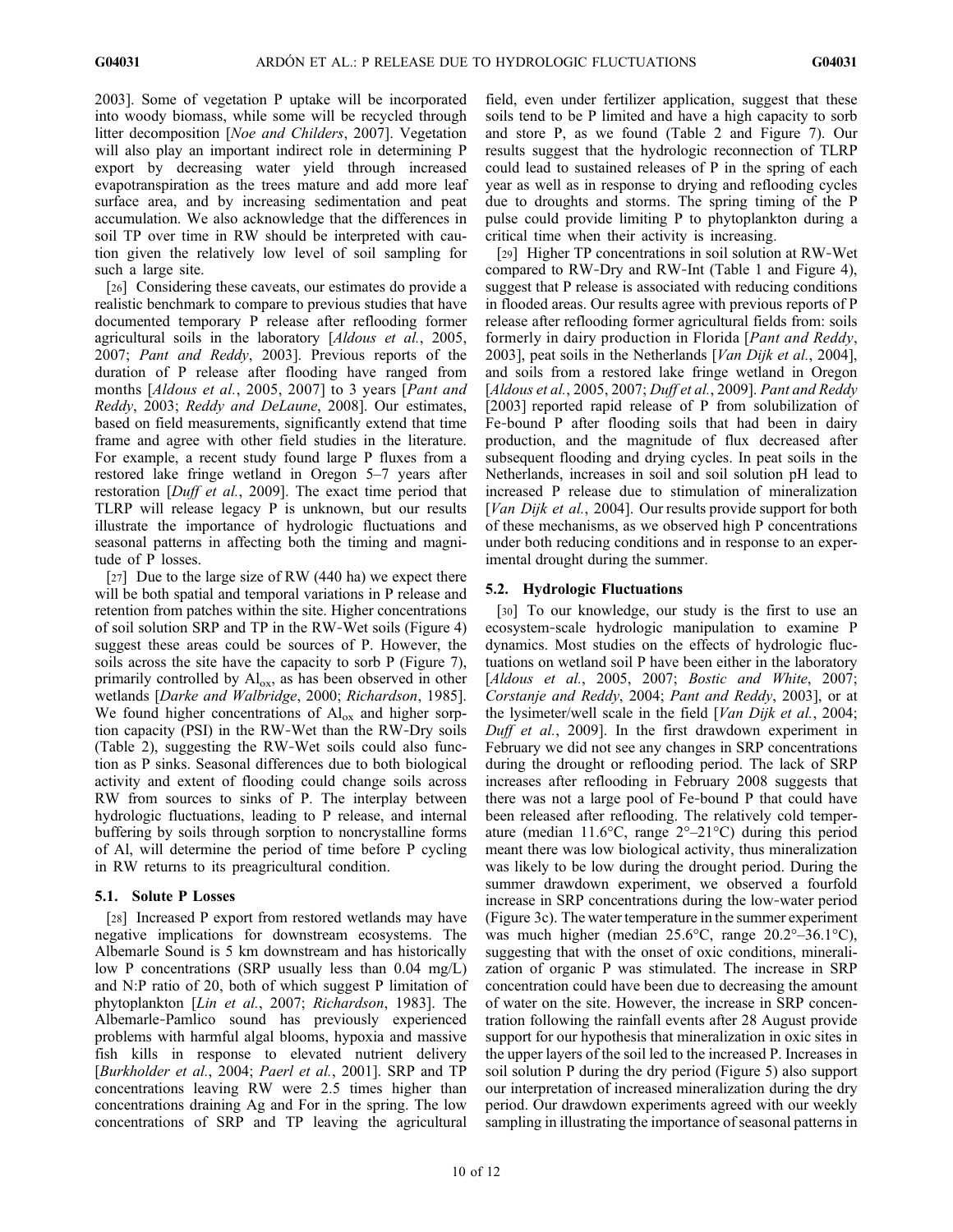# 5.3. Soil Changes

[31] We were initially surprised by the difference in soil TP (mol/m<sup>3</sup>, Table 2) between RW and the Ag site, which was also reflected in the difference between the soil TP after 20 years of agriculture (Figure 8a) and the initial stage of wetland restoration (Figure 8b). We had expected these soils to be more similar given that TLRP was in agriculture for 20 years. We believe the large difference in soil TP between the Ag site and our initial sampling of RW (Table 2 and Figure 8) was due to earth moving that occurred prior to our sampling. We believe the filling of 53 km of vee ditches could have facilitated hydrologic and wind losses of TP and the redistribution of legacy fertilizer P to deeper horizons that were not covered by our soil sampling of the top 15 cm. Previous studies have suggested removing topsoil that has received fertilizer before restoration to prevent P release after reflooding [Bostic and White, 2007; Van Dijk et al., 2004]. It is possible that the earth moving at TLRP had a similar effect as removing the topsoil by decreasing soil TP available for mobilization. However, it is unclear if the earth movement led to the movement of P to deeper and more stable soil horizons [Reddy and DeLaune, 2008] or a P pulse to downstream ecosystems.

[32] We found consistent declines in soil TP in all three of the hydrologic groups within RW (Figure 6). Contrary to our expectations, all three hydrologic groups lost TP at a similar rate (Figure 6). Future research will continue to monitor TP losses from the three hydrologic groups to try to determine the fate of the legacy P. We were unable to account for the observed soil TP decline through surface water export and uptake by trees, suggesting that it might be entering an actively cycled pool. This actively cycled P can be in soil solution, loose sediments (floc), taken up by algae and nonwoody vegetation. Much of this rapidly cycled P pool is susceptible to hydrologic loss, potentially contributing to particulate P release during storms [Novak et al., 2007].

[33] Properties of the soils within RW were usually intermediate between the ecological end points we sampled (Table 2). RW‐Dry soil tended to be more similar to the agricultural field, while RW‐Wet was more similar to the reference wetlands. Various studies have reported differences in soil characteristics between natural and restored wetlands [Bruland and Richardson, 2005; Hogan et al., 2004; Meyer et al., 2008; Sundareshwar et al., 2009]. A recent study and literature review suggested it can take decades or centuries before restored wetlands recover the levels of soil properties, such as bulk density and soil organic matter, of natural wetlands [Ballantine and Schneider, 2009]. Bulk density in RW, particularly RW‐Dry and RW‐Int, reflected the ∼20 years the site was under agriculture, as they had higher bulk density than found for either reference wetland sites (Table 2). Soil C concentrations per kg of soil were much higher in the reference wetlands, but when expressed per volume  $(m<sup>3</sup>)$  the highest C was in the RW‐Wet soil (Table 2). The lowest‐elevation portions of the former agricultural field are most similar to reference wetlands, likely because the areas were poorly drained

during agriculture (and thus lost less soil organic matter to oxidation during agriculture).

#### 6. Conclusion

[34] Our results demonstrate the potential for heightened and prolonged P export resulting from converting a former agricultural field to a hydrologically connected riverine wetland. Our best estimates of P cycling suggest that the Timberlake Restoration Project could continue to release legacy fertilizer P for up to 16 years. The time lag between restoration and return to preagriculture conditions should be considered in planning future mitigation needs and developing management strategies of restored wetlands; monitoring programs based on improved water quality conditions, for instance, should incorporate such lag effects into their protocol for sampling timing. The exact time frame for RW to return to its preagricultural state is unknown, but our results indicate that hydrologic fluctuations will play an important role in determining the loss of legacy P. We found clear seasonal and storm effects on P export, suggesting that both the timing of restoration and active management of water levels might help alleviate these problems in future wetland restoration projects.

[35] Acknowledgments. Thanks to R. Bier, K. Ballance and M. Burke-Scoll for help in the field and the laboratory. Thanks to C. Richardson and D. Richter for allowing us to do soil chemical analyses in their laboratories. The Bernhardt lab provided helpful suggestions on earlier versions of this manuscript. This research was supported by GDSMB private gift in support of basic research, grant 70233 from North Carolina's Water Resources Research Institute, and a grant to E. S. Bernhardt from the U.S. Department of Energy's Office of Science (BER) through the Coastal Center of the National Institute for Climatic Change Research at Tulane University. J. Morse was supported by an EPA Science to Achieve Results (STAR) Fellowship (FP916599), and M. Ardón was supported by NSF DBI‐0805576.

#### References

- Aldous, A., et al. (2005), Hydrologic regime controls soil phosphorus fluxes in restoration and undisturbed wetlands, Restor. Ecol., 13(2), 341–347.
- Aldous, A. R., et al. (2007), Soil phosphorus release from a restoration wetland, Upper Klamath Lake, Oregon, Wetlands, 27(4), 1025–1035.
- American Public Health Association (APHA) (1998), Standard Methods for the Examination of Water and Wastewater, 20th ed., Washington, D. C.
- Ardón, M., et al. (2010), The water quality consequences of restoring wetland hydrology to a large agricultural watershed in the southeastern coastal plain, Ecosystems, 13(7), 1060–1078.
- Axt, J. R., and M. R. Walbridge (1999), Phosphate removal capacity of palustrine forested wetlands and adjacent uplands in Virginia, Soil Sci. Soc. Am. J., 63(4), 1019-1031.
- Ballantine, K., and R. Schneider (2009), Fifty‐five years of soil development in restored freshwater depressional wetlands, Ecol. Appl., 19(6), 1467–1480.
- Bedford, B. L., et al. (1999), Patterns in nutrient availability and plant diversity of temperate North American wetlands, Ecology, 80(7), 2151–2169.
- Bostic, E. M., and J. R. White (2007), Soil phosphorus and vegetation influence on wetland phosphorus release after simulated drought, Soil Sci. Soc. Am. J., 71(1), 238-244.
- Bruland, G. L., and C. J. Richardson (2005), Spatial variability of soil properties in created, restored, and paired natural wetlands, Soil Sci. Soc. Am. J., 69(1), 273–284.
- Burkholder, J., et al. (2004), Comparative impacts of two major hurricane seasons on the Neuse River and western Pamlico Sound ecosystems, Proc. Natl. Acad. Sci. U. S. A., 101(25), 9291–9296.
- Carter, L. J. (1975), Agriculture–New frontier in coastal North Carolina, Science, 189(4199), 271-275.
- Carter, M. R. (Ed.) (1993), Soil Sampling and Methods of Analysis, 823 pp., Lewis, Boca Raton, Fla.